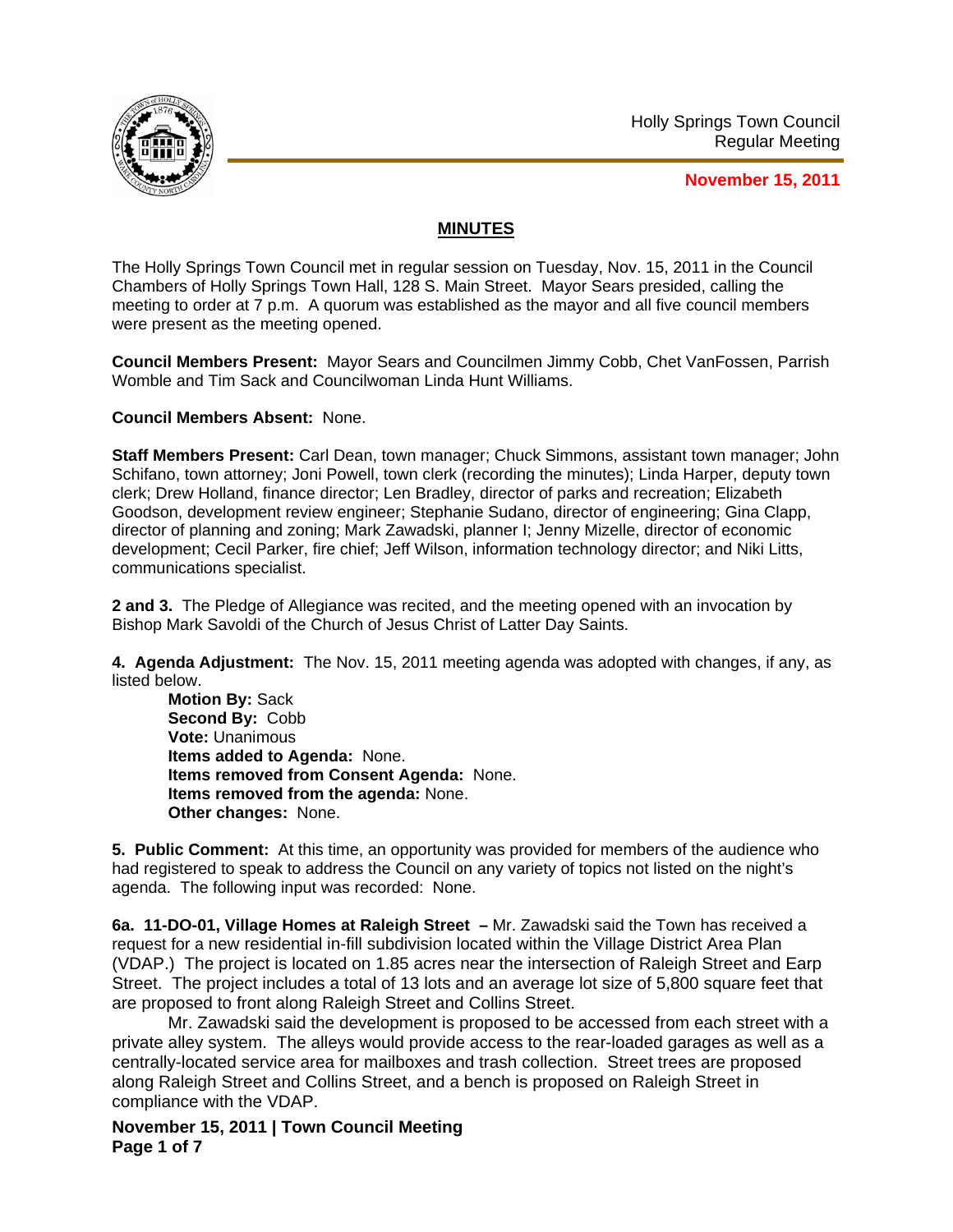Mr. Zawadski said the applicant is requesting development options, which would allow reductions in lot area, width, frontage and setbacks if minimum development and appearance standards are provided. This request is consistent with the VDAP residential land use designation that encourages a variety of higher density housing types.

 The applicant also has requested a waiver of road improvements for Raleigh Street and Collins Street. For Raleigh Street, this would include the widening and curb and gutter along the frontage of the project that is needed to bring the cross-section to half of a 41-foot back to back on a 65-foot right-of-way with sidewalks. For Collins Street, this would include a small amount of widening and curb and gutter along the frontage of the project that is needed to bring the cross-section to half of a 27-foot back to back on a 51-foot right-of-way with sidewalks.

Councilman Sack asked about the required roadway and sidewalk improvements for Raleigh Street. He noted that the Town added sidewalk to the west side of Raleigh Street with no road widening; therefore, requiring this developer to provide road widening and sidewalk on the east side would be creating a sort of island of improvements with a sidewalk that leads nowhere.

Ms. Sudano explained that the ultimate width of Raleigh Street is 65 feet with sidewalk to be on both sides.

Kyle Granholm, 116 Flint Point Lane – Mr. Granholm said he was available to answer any questions.

Councilwoman Williams said she was trying to get an idea of how many people and how many cars would be impacting this area, so she asked about the sizes of the houses and garages.

Mr. Granholm said he had only conceptual designs at this point but he would envision twocar garages and two stories, and the designs of the homes would be in the 1,600 square foot range.

Councilman Sack asked if existing sewer services would be adequate.

Ms. Goodson said it was adequately sized but it would have to be extended.

Mr. Granholm said the needed extension of sewer is an additional cost to the project that prompts the applicant to request the road widening waiver.

Mayor Sears asked and Mrs. Goodson responded to a question about why staff is not recommending approval of the waiver for road widening.

With that explanation completed, Mayor Sears opened the public hearing. The following comments were recorded:

Carrie Anders, 141 Raleigh Street – Ms. Anders said she does not believe the lots would be large enough to accommodate that many homes. She would be opposed to the development plan.

Julie Lambert, 137 Raleigh Street - She said she would be opposed to the development plan because it would place too many homes on her street. She said she thought fewer houses with smaller houses like hers would be more suitable.

There being no further comments, the public hearing was closed.

Councilman Sack said the plan is in keeping with the Town's goals for creating more residents in the village district. He said he thought the road widening and sidewalk requirements would create an odd street scape and it is not likely that the nature of Raleigh and Collins Streetsw would change any time in the future so the improvements would be unnecessary.

Councilman VanFossen said he agreed.

Councilman VanFossen suggested a compromise that the developer install sidewalk just on Collins Street at the ultimate cross section, which would be dedicated but not widened.

Councilman Cobb said he was worried about setting a precedent and passing the cost along to a future generation for ultimate build-out of Raleigh Street.

Councilman Sack said he realizes Raleigh Street is on the Transportation Improvement Plan as a collector street with sidewalk on both sides; however, he does not feel that is realistic because of all the historic homes and buildings along Raleigh Street that would be impacted by widening and curb and gutter.

Mr. Dean agreed. He said perhaps the Council could create VDAP road standards. Staff, he said, is not in the position to recommend approval that would be at odds with the TIP. He said he thinks the Council should decide on a waiver and then this precedent would be the basis for a policy change.

**November 15, 2011 | Town Council Meeting Page 2 of 7**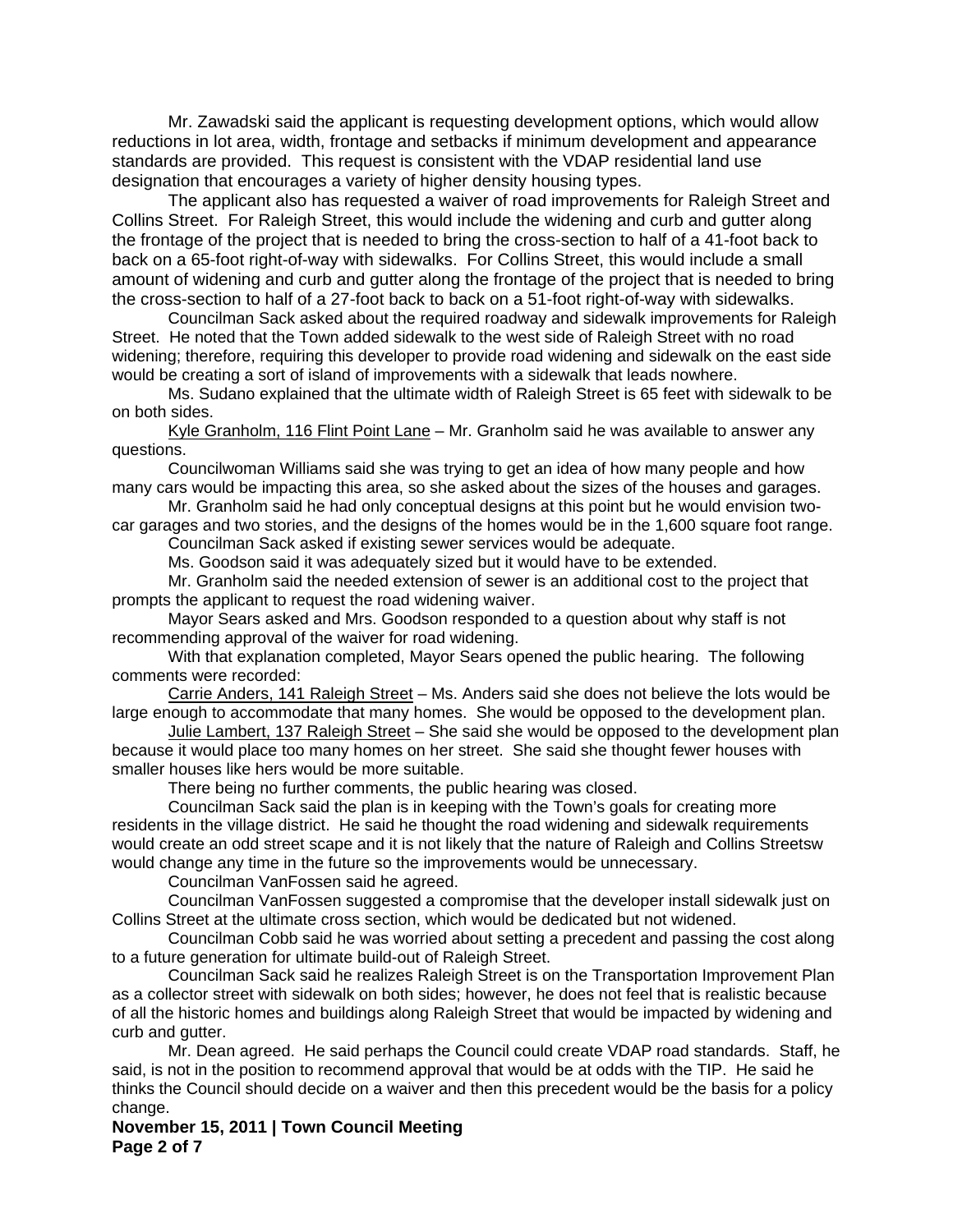**Action #1:** The Council approved a motion to make and accept the findings of fact to be recorded in the minutes for a waiver of Unified Development Ordinance regulations in connection with Development Plan #11-DO-01 for Village Homes at Raleigh Street to allow for the waiver of road improvements and sidewalk as submitted by Spaulding and Norris, Project Number 720-11, dated Revised10/28/11.

A petition for Waiver of Regulations of UDO Section 7.07Street Design to allow for the use of development incentives may be granted only upon the presentation of sufficient evidence to enable a written determination that:

- 1) The granting of the waiver will not be detrimental to public safety, health or welfare or injurious to other property.
- 2) Conditions upon the request for a waiver are unique to the property for which a waiver is sought and are not applicable generally to other property.
- 3) Because of the particular physical surroundings, shape or topographical conditions of the specific property involved, a particular hardship to the owner would result, as distinguished from a mere inconvenience, if the strict letter of these regulations is not carried out.
- 4) The waiver will not contravene the provisions of this UDO or the Comprehensive Plan.
- 5) Where the waiver impacts on the design, construction or maintenance obligations of public facilities, that the appropriate public agency has reviewed and approved the proposed development in writing and the subdivider has submitted a copy of such approval.

**Motion By:** Sack

## **Second By:** Womble

 **Vote:** The motion carried, following a 4-1 vote. Council members Womble, VanFossen, Sack and Williams voted for the motion. Councilman Cobb voted against the motion.

*A* c*opy of development plan 11-DO-01 addressing the findings of fact is attached to these minutes.* 

**Action #2:** Having made findings of fact that the project meets the requirements to be granted a waiver, the Council approved a motion to **approve** a waiver of regulations of UDO Section 7.07 Street Design to allow for a waiver of required road improvements and sidewalk on Raleigh Street; and of road improvements on Collins Street; but to require construction of sidewalk at the ultimate road right of way on Collins Street in conjunction with Development Plan #11-DO-01 for Village Homes at Raleigh Street as submitted by Spaulding and Norris, Project Number 720-11, dated Revised10/28/11.

## **Motion By:** Sack

## **Second By:** Womble

**Motion Amendment:** Councilman VanFossen amended the motion, and Councilman Womble seconded the motion to amend, to include a provision that the Town require the developer at this time to dedicate to the Town the ultimate right of way on both Collins Street and Raleigh Street that might be needed in the future for road widening, curb and gutter and sidewalk.

**Vote:** Both the original motion and the amended motion carried following 4-1 votes. In each case, Council members Womble, VanFossen, Sack and Williams voted for the motions and Councilman Cobb voted against both motions.

**Action #3:** The Council approved a motion to approve Development Plan #11-DO-01 for Village Homes at Raleigh Street as submitted by Spaulding and Norris, Project Number 720-11, dated Revised10/28/11 with the following conditions:

- 1. A fee-in-lieu of upgrade will be required for this project for the Bass Lake Pump Station and Force Main.
- 2. The following items are required with the  $1<sup>st</sup>$  construction drawing submitted with this plan: a. All items listed on the Stormwater Submittal Checklist, Form #16003,

**November 15, 2011 | Town Council Meeting Page 3 of 7**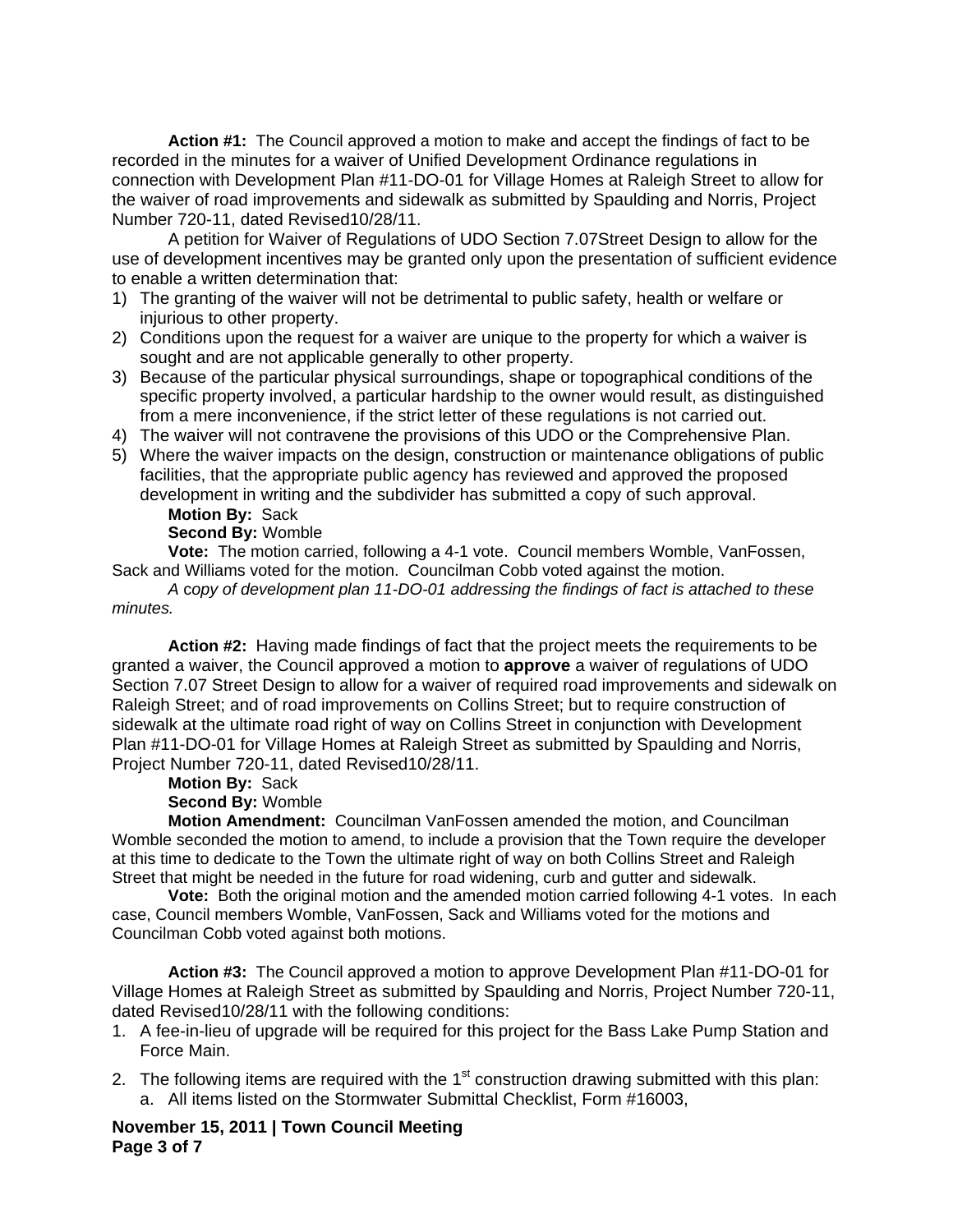- b. This project is located in a basin where the Town has an approved flood study. Accordingly, the Approved Remington Flood study will need evaluated with the first construction drawing submittal. If it is determined that the project will have an impact on the HecHms or the HecRas model the existing model will need to be revised to include this project. The Remington flood study will need to be updated to reflect this project and will need to demonstrate that development of the site will not raise established flood levels. Retention or detention may be required to accomplish this.
- c. Provide minimum taper of 4:1 for Raleigh Street.
- d. Entrances from Raleigh Street and Collins Street will need to be evaluated further on construction drawings if the road widening is not constructed. *(This condition can be removed if the Road Improvements are not required.)*
- 3. The following items are required prior to the approval of the  $1<sup>st</sup>$  construction drawing for this plan:
	- a. Payment of the Stormwater Fee-in-Lieu will be required
	- b. Approval of Stormwater Management Plan is required prior to issuance of a land disturbance permit or construction drawing approval.
	- c. Stormwater sureties are required on this project. A performance surety in the form of a bond, letter of credit or cash is required in the amount of 150% estimated construction cost of the stormwater BMP prior to the preconstruction meeting and a maintenance surety in the form of a cash escrow account in the amount of 150% the actual construction cost of the BMP is required at the end of the performance monitoring period for the project.
- 4. The following items are required with the first plat associated with this subdivision:

a. This subdivision will have a Home Owners Association that will be responsible for maintenance of: alleys, street trees, drainage easements, stormwater devices, etc. Recorded HOA covenants shall be provided.

**Motion By:** Sack **Second By:** Womble **Vote:** Unanimous

**7. Consent Agenda:** The Council approved a motion to approve all items on the Consent Agenda. The motion carried following a motion by Councilman Sack, a second by Councilwoman Cobb and a unanimous vote. The following actions were affected:

7a. Minutes – The Council approved minutes of the Council's regular meeting held Nov. 1, 2011.

7b. Budget Report – The Council received a monthly report of amendments to the FY 2011-12 budget approved by the town manager. *A copy of the budget amendment report is attached to these minutes.*

7c. Budget Amendment, \$9,450 – The Council adopted an amendment to the FY 2010-11 budget in the amount of \$9,450 to move IT line items for partial payment of the Town's Web site enhancements. *A copy of the budget amendment is attached to these minutes.*

**8a. Community Organization Sign Concepts –** Mr. Zawadski said the Town Council recently expressed interest in constructing a community organization sign within the Town limits. The sign would help to provide recognition for local chapters of national civic organizations that are active in the Holly Springs community. Funding for the sign was approved in the current year's budget. Staff has worked to develop two potential options for the community organization sign.

**Option A** would be located at the intersection of Ballentine Street and Avent Ferry Road, on the corner of the new Holly Springs United Methodist Church parking lot. This design is proposed to be approximately seven feet tall and constructed with stacked stone and stone block. The design includes space to accommodate six organization signs and also includes an opportunity to provide a public art piece. The overall design for this location is based on a

**November 15, 2011 | Town Council Meeting Page 4 of 7**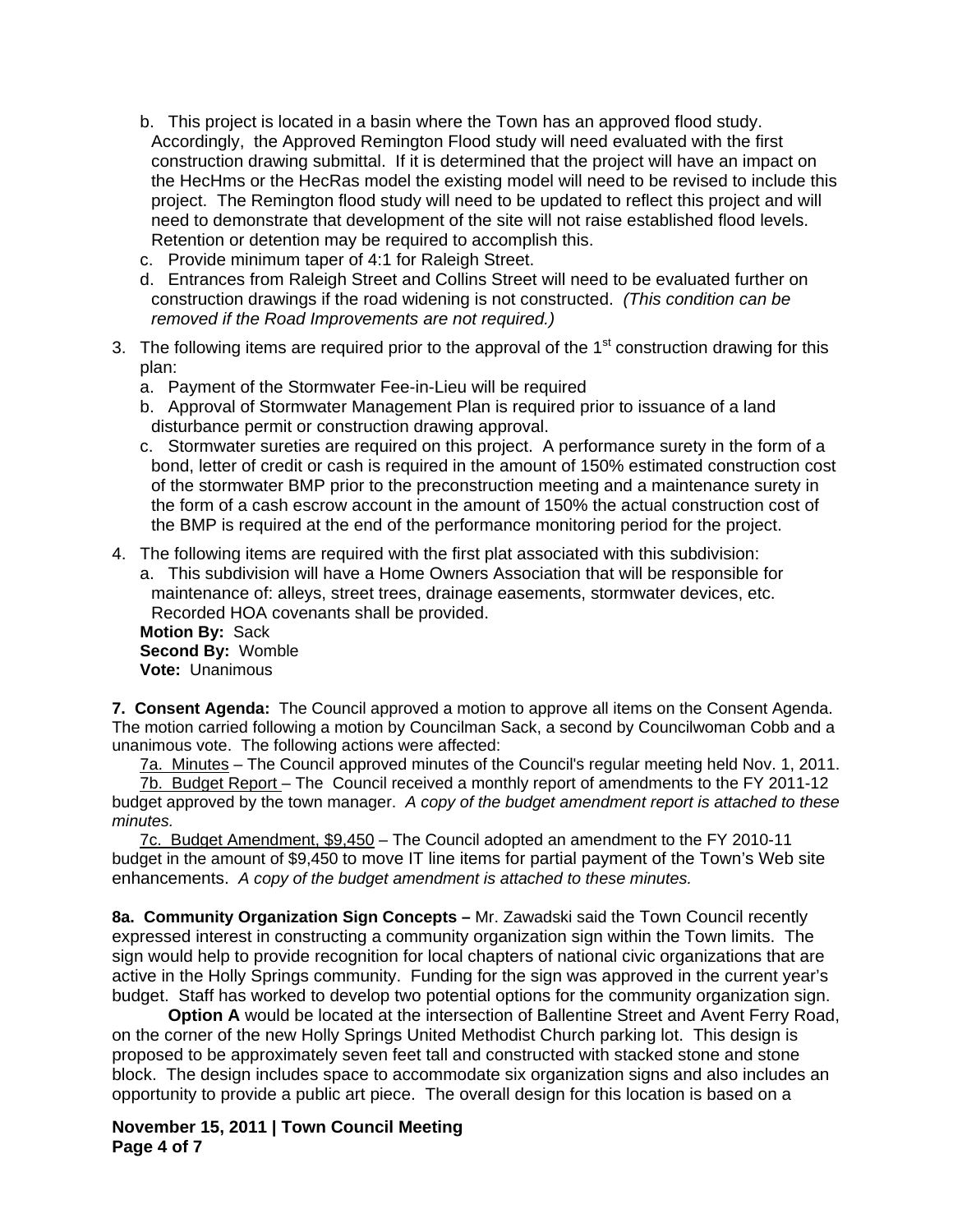pedestrian scale due to slower traffic speeds and pedestrian circulation and is therefore smaller in size than option B.

**Option B** would be located at the intersection of G.B. Alford Highway and Main Street, on the northern corner that currently is vacant. This property is the current site of the existing green and gold gateway sign that was constructed in the early 2000s. The proposed design is approximately 11 feet tall constructed with stacked stone, stone block, and a decorative metal sign panel. The design includes space to accommodate 10 organization signs. In addition, the design includes refurbishing and integrating the existing gateway sign panel in the stone wall. The overall design for this location is based on a vehicular scale due to high traffic speeds and limited opportunities for pedestrian and is therefore larger in size compared to option A.

Councilman VanFossen said he would prefer and originally thought that the community organization signs would be incorporated into gateway features.

Councilwoman Williams said she felt that, regardless of how the Council directs the signs to go, that the community corner Option A also be done.

Councilman Womble said he likes Option B. Councilman VanFossen said he agreed.

**Action:** The Council approved a motion to select the Option B site with refined design concepts.

**Motion By:** VanFossen

 **Second By:** Womble

 **Vote: The motion carried, following a** 4-1 vote. Council members Cobb, Womble, VanFossen and Sack voted for the motion. Councilwoman Williams voted against the motion, saying it was because she is not convinced that is the best location.

**8b. Condemnation Resolution –** Mr. Schifano said as part of the construction of the Avent Ferry Road Fire Station, some minimal grading and utility work needs to be performed. At least one property owner has refused to allow the town to perform even minimal grading of what would be the right of way portion if Logging Road were a public street. It currently is a private drive ostensibly maintained by the homeowners in that subdivision; therefore, it is proposed that the town take over a portion of Logging Road and convert it to a public street for only the length of the town property, approximately 400 feet back.

 He said this should be a benefit to all the landowners in the subdivision, as their interest in their land is merely an easement, with the exception of the first two property owners, who own in fee.

Councilman VanFossen asked if this means the Town would pave it and add curb and gutter.

 Mr. Schifano said the condemnation would not make this determination but a next step would be deciding to pave this section.

**Action:** The Council approved a motion to adopt Resolution 11-40, a condemnation resolution for the acquisition of a portion of Logging Road at the intersection of Logging Road and Avent Ferry Road.

**Motion By:** Womble  **Second By:** Cobb  **Vote:** Unanimous *A copy of Resolution 11-40 is attached to these minutes.* 

**8c. Twelve Oaks Subdivision Developer Agreement Extension –** Mr. Schifano said the Twelve Oaks development currently has a lock on fees for a substantially reduced rate than what currently is charged other developers. This was negotiated in 2004 by the previous developer.

 The fee lock expired by its terms in June of this year, and at the request of the developer it was extended by vote of the town council for 90 days. This was done to give the town and developer the opportunity to negotiate changes to the developer agreement.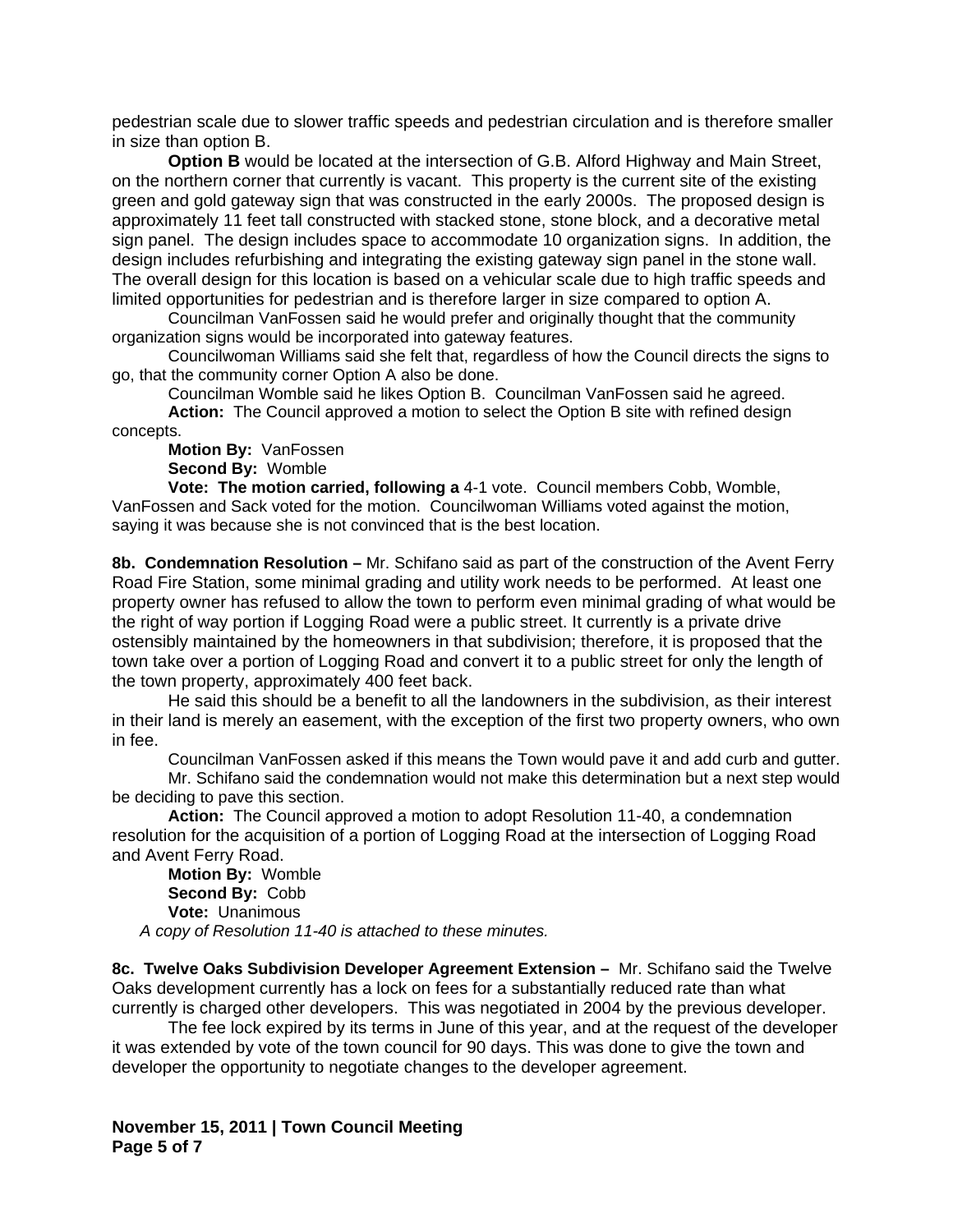That extension period has now expired and the town and current developer are in active negotiations for the extension of the developer agreement; however, it is unlikely that these negotiations will be completed prior to the end of the year, Mr. Schifano said.

 It is staff's recommendation that the town council consider extending the 12 Oaks fee lock until December 31, 2011.

**Action:** The Council approved a motion to extend the fee lock for Twelve Oaks Subdivision until Dec. 31, 2011.

**Motion By:** Sack  **Second By:** Cobb  **Vote:** Unanimous

**8d. Avent Ferry Road Fire Station Project –** Mr. Schifano said that construction bids for the replacement fire station on Avent Ferry Road were opened recently. At the Nov. 1 Council meeting, the Council authorized staff to negotiate with the apparent low bidder, Modern South Construction. At agenda packet deadlines, negotiations continued in an effort to reduce the \$1.06 million cost further.

 After negotiations and positive background investigations, staff recommends Modern South Construction.

Mr. Schifano said that much of the cost of construction would be covered by insurance proceeds and FEMA reimbursements received following damage to the original building in the April 16 tornado, and the remaining amount will have to be borrowed.

**Action:** The Council approved a motion to award a contract to Modern South Construction Company in the amount of  $$1,095,520$ ,  $^1$  plus a construction contingency of 10% for a project amount of \$1,205,072.

**Motion By:** Womble  **Second By:** Sack  **Vote:** Unanimous

*1 Original base Bid amount was \$1,067,700. Town elected alternates and value engineering which resulted in a \$1,000 deduct from base bid. A \$24,820 Air Vac system was added as finished equipment.* 

**8e. Bass Lake Road Sidewalk Project –** Ms. Sudano said the Bass Lake sidewalk project, work has progressed toward the retreat center at the bottom end of the project. A need for a retaining wall has been determined due to the steep slope and grade for the sidewalk.

 She said at agenda packet deadlines, the amount of this construction contract change had not yet been determined. It was presented at the Council meeting, along with a budget amendment using street reserve funds to pay the additional costs.

**Action:** The Council approved a motion to authorize the Town Manager to sign a change order on the Bass Lake Sidewalk Project in an amount not to exceed \$38,000 for a retaining wall, plus approval of an amendment to the FY 2011-12 budget in the amount of \$38,000.

**Motion By:** Womble  **Second By:** Cobb  **Vote:** Unanimous

**8f. New Hill Place Development Agreement –** Mr. Schifano said the New Hill Place regional shopping center is preparing for final approvals. The developer has asked for certain concessions from the Town given the extensive transportation improvements that will be required for the project. The terms of a developer agreement are still being worked out; however, the basic substance of the agreement would be as follows:

- Waiver of transportation fees and a pump station fee-in-lieu fee; and

**November 15, 2011 | Town Council Meeting Page 6 of 7**